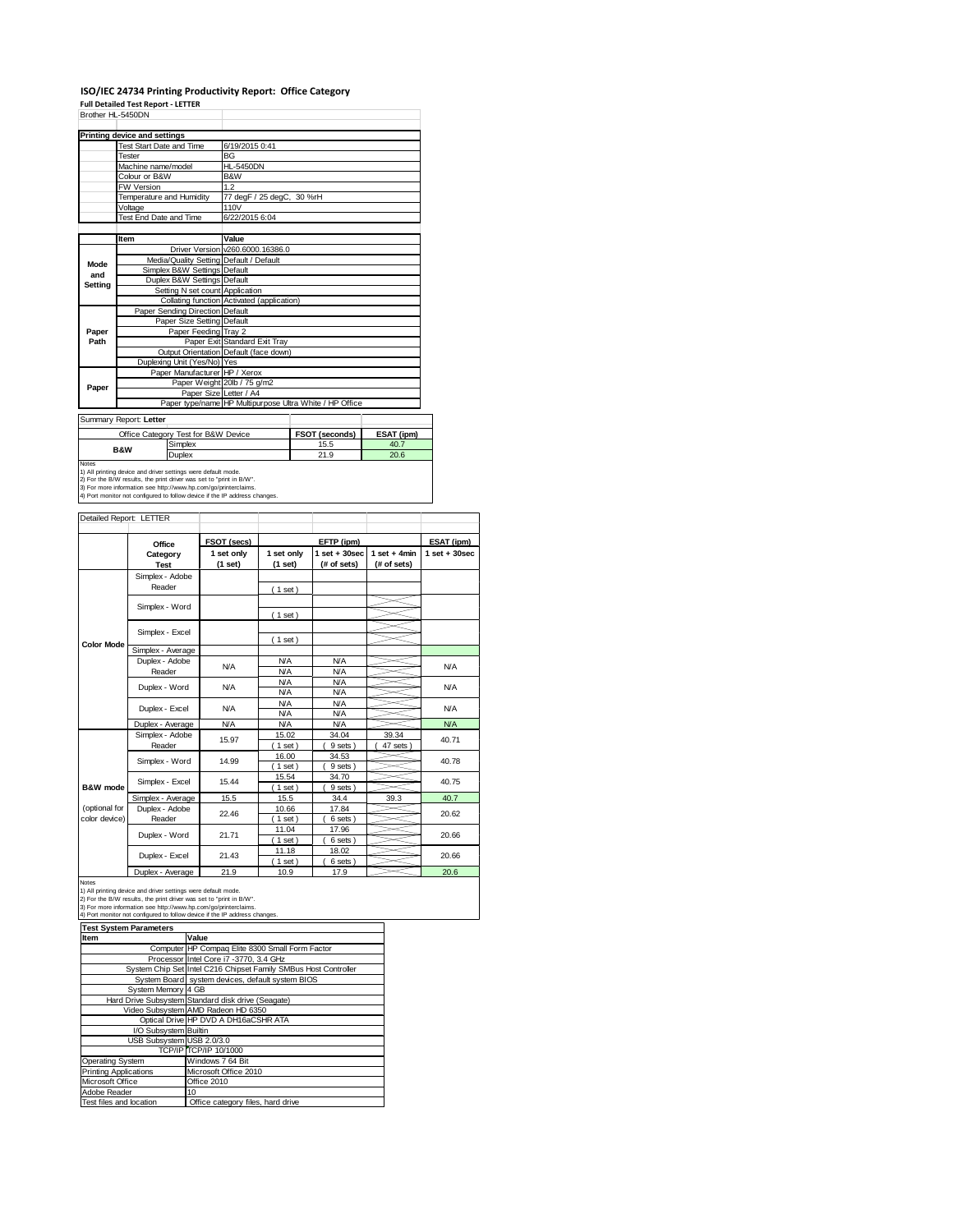#### **ISO/IEC 24734 Printing Productivity Report: Office Category**

|                     | Full Detailed Test Report - A4<br>Brother HL-5450DN                                                                                                                                                                  |                                                         |                          |        |                                 |                               |                   |  |
|---------------------|----------------------------------------------------------------------------------------------------------------------------------------------------------------------------------------------------------------------|---------------------------------------------------------|--------------------------|--------|---------------------------------|-------------------------------|-------------------|--|
|                     |                                                                                                                                                                                                                      |                                                         |                          |        |                                 |                               |                   |  |
|                     | Printing device and settings<br>Test Start Date and Time                                                                                                                                                             | 6/19/2015 0:41                                          |                          |        |                                 |                               |                   |  |
|                     | Tester                                                                                                                                                                                                               | BG                                                      |                          |        |                                 |                               |                   |  |
|                     | Machine name/model                                                                                                                                                                                                   | <b>HL-5450DN</b>                                        |                          |        |                                 |                               |                   |  |
|                     | Colour or B&W                                                                                                                                                                                                        | B&W                                                     |                          |        |                                 |                               |                   |  |
|                     | FW Version<br>Temperature and Humidity                                                                                                                                                                               | 1.2                                                     | 77 degF / 25 degC,       | 30 %rH |                                 |                               |                   |  |
|                     | Voltage                                                                                                                                                                                                              | 110V                                                    |                          |        |                                 |                               |                   |  |
|                     | Test End Date and Time                                                                                                                                                                                               | 6/22/2015 6:04                                          |                          |        |                                 |                               |                   |  |
|                     | Item                                                                                                                                                                                                                 | Value                                                   |                          |        |                                 |                               |                   |  |
|                     | Driver Version                                                                                                                                                                                                       | v260.6000.16386.0                                       |                          |        |                                 |                               |                   |  |
| Mode                | Simplex B&W Settings                                                                                                                                                                                                 | Media/Quality Setting Default / Default                 |                          |        |                                 |                               |                   |  |
| and                 | Duplex B&W Settings                                                                                                                                                                                                  | Default<br>Default                                      |                          |        |                                 |                               |                   |  |
| Setting             |                                                                                                                                                                                                                      | Setting N set count Application                         |                          |        |                                 |                               |                   |  |
|                     |                                                                                                                                                                                                                      | Collating function Activated (application)              |                          |        |                                 |                               |                   |  |
|                     | Paper Sending Direction Default                                                                                                                                                                                      |                                                         |                          |        |                                 |                               |                   |  |
| Paper               |                                                                                                                                                                                                                      | Paper Size Setting Default<br>Paper Feeding Tray 2      |                          |        |                                 |                               |                   |  |
| Path                |                                                                                                                                                                                                                      | Paper Exit Standard Exit Tray                           |                          |        |                                 |                               |                   |  |
|                     |                                                                                                                                                                                                                      | Output Orientation Default (face down)                  |                          |        |                                 |                               |                   |  |
|                     | Duplexing Unit (Yes/No)                                                                                                                                                                                              | Yes                                                     |                          |        |                                 |                               |                   |  |
|                     |                                                                                                                                                                                                                      | Paper Manufacturer HP / Xerox                           |                          |        |                                 |                               |                   |  |
| Paper               |                                                                                                                                                                                                                      | Paper Weight 20lb / 75 g/m2<br>Paper Size Letter / A4   |                          |        |                                 |                               |                   |  |
|                     |                                                                                                                                                                                                                      | Paper type/name HP Multipurpose Ultra White / HP Office |                          |        |                                 |                               |                   |  |
|                     | Summary Report: A4                                                                                                                                                                                                   |                                                         |                          |        |                                 |                               |                   |  |
|                     | Office Category Test for B&W Device                                                                                                                                                                                  |                                                         |                          |        | FSOT (seconds)                  | ESAT (ipm)                    |                   |  |
|                     | Simplex<br><b>B&amp;W</b>                                                                                                                                                                                            |                                                         |                          |        | 16.1                            | 38.7                          |                   |  |
| Notes               | Duplex                                                                                                                                                                                                               |                                                         |                          |        | 22.3                            | 20.1                          |                   |  |
| Detailed Report: A4 | 2) For the B/W results, the print driver was set to "print in B/W".<br>3) For more information see http://www.hp.com/go/printerclaims.<br>4) Port monitor not configured to follow device if the IP address changes. |                                                         |                          |        |                                 |                               |                   |  |
|                     |                                                                                                                                                                                                                      |                                                         |                          |        |                                 |                               |                   |  |
|                     | Office                                                                                                                                                                                                               | FSOT (secs)                                             |                          |        | EFTP (ipm)                      |                               | ESAT (ipm)        |  |
|                     | Category<br><b>Test</b>                                                                                                                                                                                              | 1 set only<br>(1 set)                                   | 1 set only<br>(1 set)    |        | $1 set + 30 sec$<br>(# of sets) | $1$ set + 4min<br>(# of sets) | $1$ set $+30$ sec |  |
|                     | Simplex - Adobe                                                                                                                                                                                                      |                                                         |                          |        |                                 |                               |                   |  |
|                     | Reader                                                                                                                                                                                                               |                                                         | $(1$ set)                |        |                                 |                               |                   |  |
|                     |                                                                                                                                                                                                                      |                                                         |                          |        |                                 |                               |                   |  |
|                     | Simplex - Word                                                                                                                                                                                                       |                                                         | (1 set)                  |        |                                 |                               |                   |  |
|                     |                                                                                                                                                                                                                      |                                                         |                          |        |                                 |                               |                   |  |
| Colour              | Simplex - Excel                                                                                                                                                                                                      |                                                         | (1 set)                  |        |                                 |                               |                   |  |
| Mode                | Simplex - Average                                                                                                                                                                                                    |                                                         |                          |        |                                 |                               |                   |  |
|                     | Duplex - Adobe                                                                                                                                                                                                       | N/A                                                     | <b>N/A</b>               |        | <b>N/A</b>                      |                               | <b>N/A</b>        |  |
|                     | Reader                                                                                                                                                                                                               |                                                         | <b>N/A</b>               |        | <b>N/A</b><br><b>N/A</b>        |                               |                   |  |
|                     | Duplex - Word                                                                                                                                                                                                        | <b>N/A</b>                                              | <b>N/A</b><br><b>N/A</b> |        | <b>N/A</b>                      |                               | <b>N/A</b>        |  |
|                     |                                                                                                                                                                                                                      | <b>N/A</b>                                              | <b>N/A</b>               |        | <b>N/A</b>                      |                               | <b>N/A</b>        |  |
|                     | Duplex - Excel                                                                                                                                                                                                       |                                                         | <b>N/A</b>               |        | N/A                             |                               |                   |  |
|                     | Duplex - Average                                                                                                                                                                                                     | N/A                                                     | <b>N/A</b>               |        | <b>N/A</b>                      |                               | <b>N/A</b>        |  |
|                     | Simplex - Adobe<br>Reader                                                                                                                                                                                            | 16.53                                                   | 14.51<br>(1 set)         |        | 32.46                           | 37.52                         | 38.61             |  |
|                     |                                                                                                                                                                                                                      |                                                         | 15.19                    |        | 9 sets<br>32.96                 | 45 sets                       |                   |  |
|                     | Simplex - Word                                                                                                                                                                                                       | 15.79                                                   | $1$ set                  |        | 9 sets                          |                               | 38.64             |  |
|                     | Simplex - Excel                                                                                                                                                                                                      | 15.94                                                   | 15.05                    |        | 33.03                           |                               | 38.86             |  |
| <b>B&amp;W</b> mode |                                                                                                                                                                                                                      |                                                         | $1$ set)                 |        | 9 sets                          |                               |                   |  |
| (optional for       | Simplex - Average<br>Duplex - Adobe                                                                                                                                                                                  | 16.1                                                    | 14.9<br>10.52            |        | 32.8<br>17.48                   | 37.5                          | 38.7              |  |
| color device)       | Reader                                                                                                                                                                                                               | 22.78                                                   | $1$ set                  |        | 6 sets                          |                               | 20.10             |  |
|                     |                                                                                                                                                                                                                      | 22.21                                                   | 10.78                    |        | 17.62                           |                               | 20.10             |  |
|                     | Duplex - Word                                                                                                                                                                                                        |                                                         | $1$ set)                 |        | 6 sets)                         |                               |                   |  |
|                     |                                                                                                                                                                                                                      |                                                         | 10.98                    |        |                                 |                               |                   |  |
|                     | Duplex - Excel                                                                                                                                                                                                       | 21.83                                                   | $1$ set                  |        | 17.68<br>6 sets)                |                               | 20.10             |  |

Notes<br>
Notes<br>
1) All printing device and driver settings were default mode.<br>
2) For the B/W results, the print driver was set to "print in B/W".<br>
2) For more information see http://www.hp.com/go/go/intercelaims.<br>
3) For

| <b>Test System Parameters</b> |                                                                 |  |  |  |
|-------------------------------|-----------------------------------------------------------------|--|--|--|
| Item                          | Value                                                           |  |  |  |
|                               | Computer HP Compaq Elite 8300 Small Form Factor                 |  |  |  |
|                               | Processor Intel Core i7 -3770, 3.4 GHz                          |  |  |  |
|                               | System Chip Set Intel C216 Chipset Family SMBus Host Controller |  |  |  |
|                               | System Board system devices, default system BIOS                |  |  |  |
| System Memory 4 GB            |                                                                 |  |  |  |
|                               | Hard Drive Subsystem Standard disk drive (Seagate)              |  |  |  |
|                               | Video Subsystem AMD Radeon HD 6350                              |  |  |  |
|                               | Optical Drive HP DVD A DH16aCSHR ATA                            |  |  |  |
| I/O Subsystem Builtin         |                                                                 |  |  |  |
| USB Subsystem USB 2.0/3.0     |                                                                 |  |  |  |
|                               | <b>TCP/IP TCP/IP 10/1000</b>                                    |  |  |  |
| <b>Operating System</b>       | Windows 7 64 Bit                                                |  |  |  |
| Printing Applications         | Microsoft Office 2010                                           |  |  |  |
| Microsoft Office              | Office 2010                                                     |  |  |  |
| Adobe Reader                  | 10                                                              |  |  |  |
| Test files and location       | Office category files, hard drive                               |  |  |  |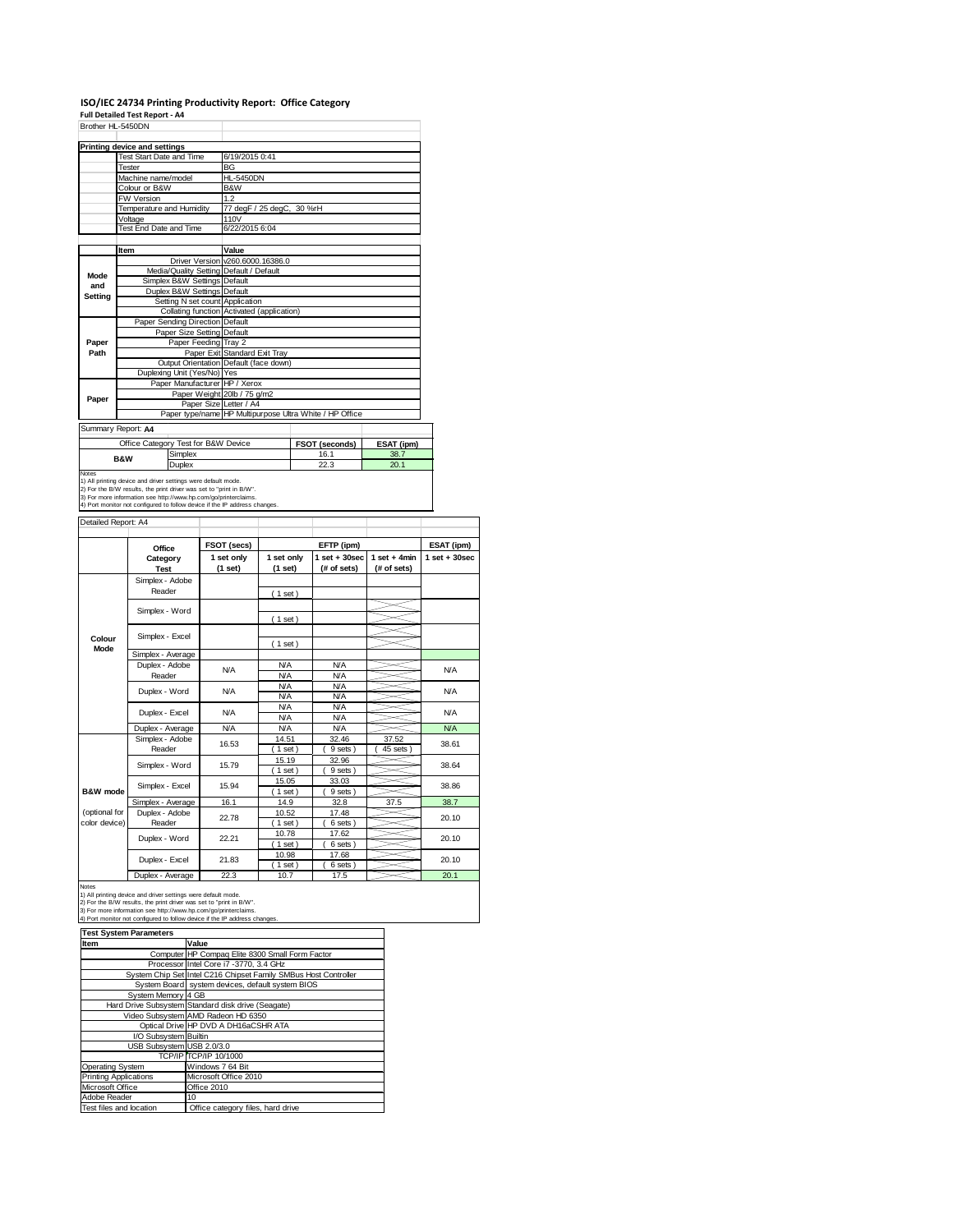# **ISO/IEC 17629 First Print Out Time Report: Office Category Full Detailed Test Report ‐ LETTER**

| Test Start Date and Time     | 6/19/2015 0:41                    |  |  |  |
|------------------------------|-----------------------------------|--|--|--|
| Tester                       | BG                                |  |  |  |
| Machine name/model           | <b>HL-5450DN</b>                  |  |  |  |
| Colour or B&W                | B&W                               |  |  |  |
| <b>FW Version</b>            | 1.2                               |  |  |  |
| Configuration (options)      | Default                           |  |  |  |
| Controller                   | <b>NA</b>                         |  |  |  |
| Printing device page count   | Not Specified                     |  |  |  |
| Printing supplies page count | Not Specified                     |  |  |  |
| Temperature and Humidity     | 78 degF / 26 degC, 25 %rH<br>110V |  |  |  |
| Voltage                      |                                   |  |  |  |
| Test End Date and Time       | 6/25/2015 8:11                    |  |  |  |
|                              |                                   |  |  |  |
| Item                         | Value                             |  |  |  |
| PDL and driver version       | v260.6000.16386.0                 |  |  |  |
| Print Quality mode           | default                           |  |  |  |
| <b>B&amp;W</b> settings      | default                           |  |  |  |
| Paper feed orientation       | Short Edge                        |  |  |  |
| Paper type setting           | default                           |  |  |  |
| Paper feeding                | Standard cassette                 |  |  |  |
| Paper exit                   | Standard exit tray                |  |  |  |
| Output orientation           | default (face up or face down)    |  |  |  |
|                              | Printing device and settings      |  |  |  |

## **ISO First Page Out Time Summary Report: Office Category**

| Summary Report: Letter |               |                                  |
|------------------------|---------------|----------------------------------|
|                        |               | <b>FPOT from Ready (seconds)</b> |
| <b>B&amp;W</b>         | Simplex       | 11.16                            |
|                        | <b>Duplex</b> | 16.07                            |

1) All pinting device and driver settings were default mode.<br>2) For the BJW results, the print driver was set to "print in BJW".<br>3) For more information see http://www.hp.com/go/printenclaims.<br>4) Port monitor not configure

| ISO First Page Out Time Report: Office Category |                           |                   |                    |                              |                      |                   |
|-------------------------------------------------|---------------------------|-------------------|--------------------|------------------------------|----------------------|-------------------|
| <b>Detailed Report: LETTER</b>                  |                           |                   |                    |                              |                      |                   |
|                                                 |                           | Word<br>(seconds) | Excel<br>(seconds) | Adobe<br>Reader<br>(seconds) | Average<br>(seconds) | <b>Delay Time</b> |
|                                                 | FPOT from Ready - Simplex |                   |                    |                              |                      |                   |
|                                                 | FPOT from Ready - Duplex  |                   |                    |                              |                      |                   |
| <b>Color Mode</b>                               | FPOT from Sleep - Simplex |                   |                    |                              |                      |                   |
|                                                 | Recovery Time             |                   |                    |                              |                      |                   |
|                                                 | FPOT from Off - Simplex   |                   |                    |                              |                      |                   |
|                                                 | Warm-up Time              |                   |                    |                              |                      |                   |
|                                                 | FPOT from Ready - Simplex | 10.80             | 11.28              | 11.39                        | 11.16                | 49 Seconds        |
|                                                 | FPOT from Ready - Duplex  | 15.75             | 15.61              | 16.84                        | 16.07                | 49 Seconds        |
| <b>B&amp;W Mode</b>                             | FPOT from Sleep - Simplex |                   |                    | 12.00                        |                      | 63 Minutes        |
|                                                 | Recovery Time             |                   |                    | 0.6                          |                      |                   |
|                                                 | FPOT from Off - Simplex   |                   |                    | 45.44                        |                      |                   |
|                                                 | Warm-up Time              |                   |                    | 34.04                        |                      |                   |

Notes<br>1) All printing device and driver settings were default mode.<br>2) For the B/W results, the print driver was set to "print in B/W".<br>3) For more information see http://www.hp.com/go/printerclaims.<br>4) Port monitor not co

|                                                       | <b>Test System Parameters</b>            |                                                       |  |  |  |
|-------------------------------------------------------|------------------------------------------|-------------------------------------------------------|--|--|--|
|                                                       | Item                                     | Value                                                 |  |  |  |
|                                                       | Computer                                 | HP Compaq Elite 8300 Small Form Factor                |  |  |  |
|                                                       | Processor                                | Intel Core i7 - 3770, 3.4 GHz                         |  |  |  |
|                                                       | System Chip Set                          | Intel C216 Chipset Family SMBus Host Controller       |  |  |  |
|                                                       | System Board                             | system devices, default system BIOS                   |  |  |  |
| Test                                                  | <b>System Memory</b>                     | 4 GB                                                  |  |  |  |
| System                                                | Hard Drive Subsystem                     | Standard disk drive (Seagate)                         |  |  |  |
|                                                       | Video Subsystem                          | AMD Radeon HD 6350                                    |  |  |  |
|                                                       | Optical Drive<br>HP DVD A DH16aCSHR ATA  |                                                       |  |  |  |
|                                                       | I/O Subsystem                            | <b>Builtin</b>                                        |  |  |  |
|                                                       | <b>USB Subsystem</b>                     | USB 2.0/3.0                                           |  |  |  |
| <b>Printing</b><br><b>Device</b><br><b>Connection</b> | TCP/IP                                   | 10/1000                                               |  |  |  |
|                                                       | Operating System                         | Windows 7 Business/Ultimate, 64 bit, Build 7601, SP 1 |  |  |  |
|                                                       | <b>Printing Applications</b>             | Microsoft Office 2010 SP2                             |  |  |  |
| Software                                              |                                          | Adobe Reader 10.1.4                                   |  |  |  |
|                                                       | v260.6000.16386.0<br><b>Print Driver</b> |                                                       |  |  |  |